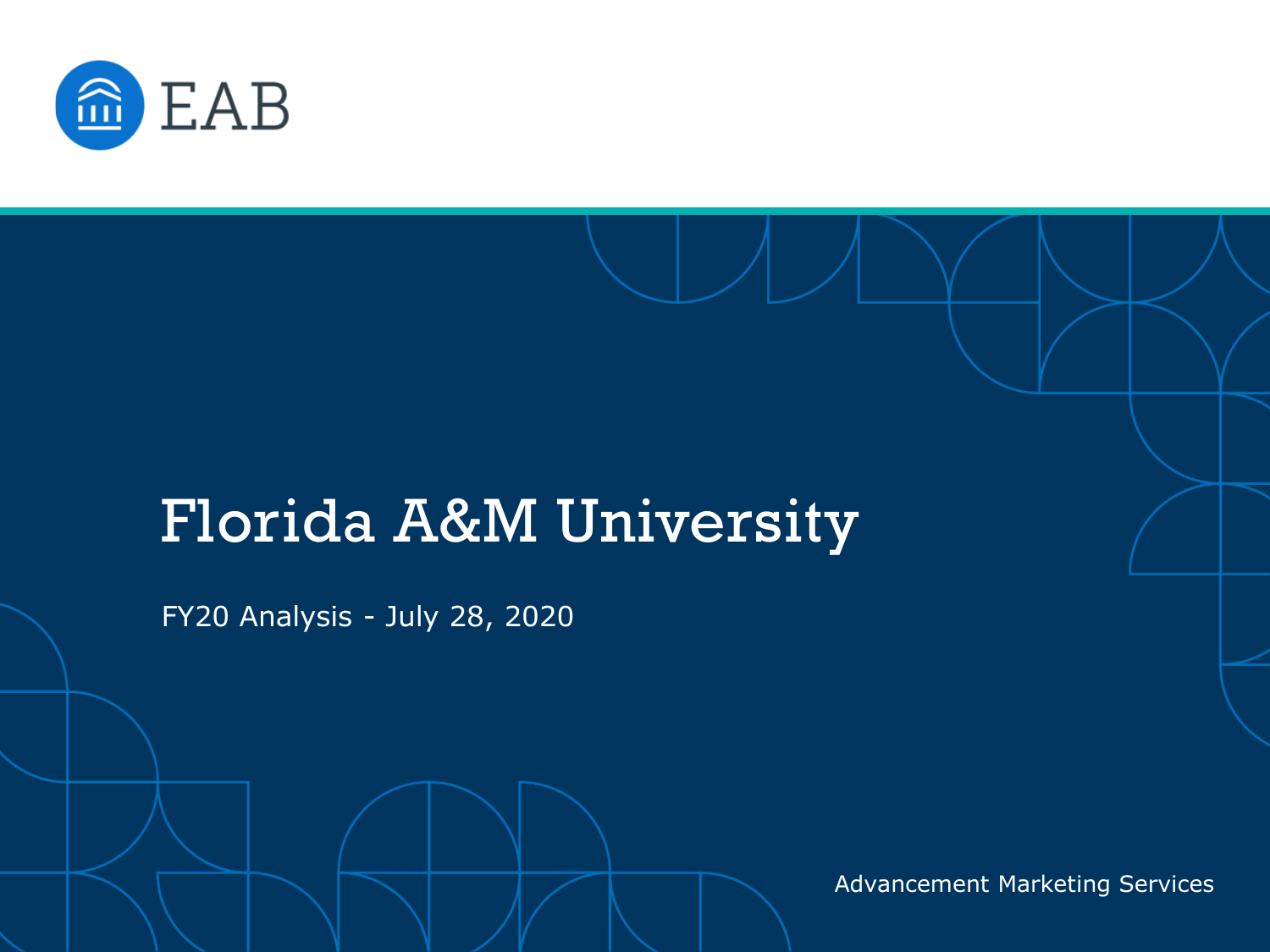

# Spotlight on Overall Performance

2

[©2020 by EAB. All Rights Reserved.](https://www.eab.com/) **eab.com**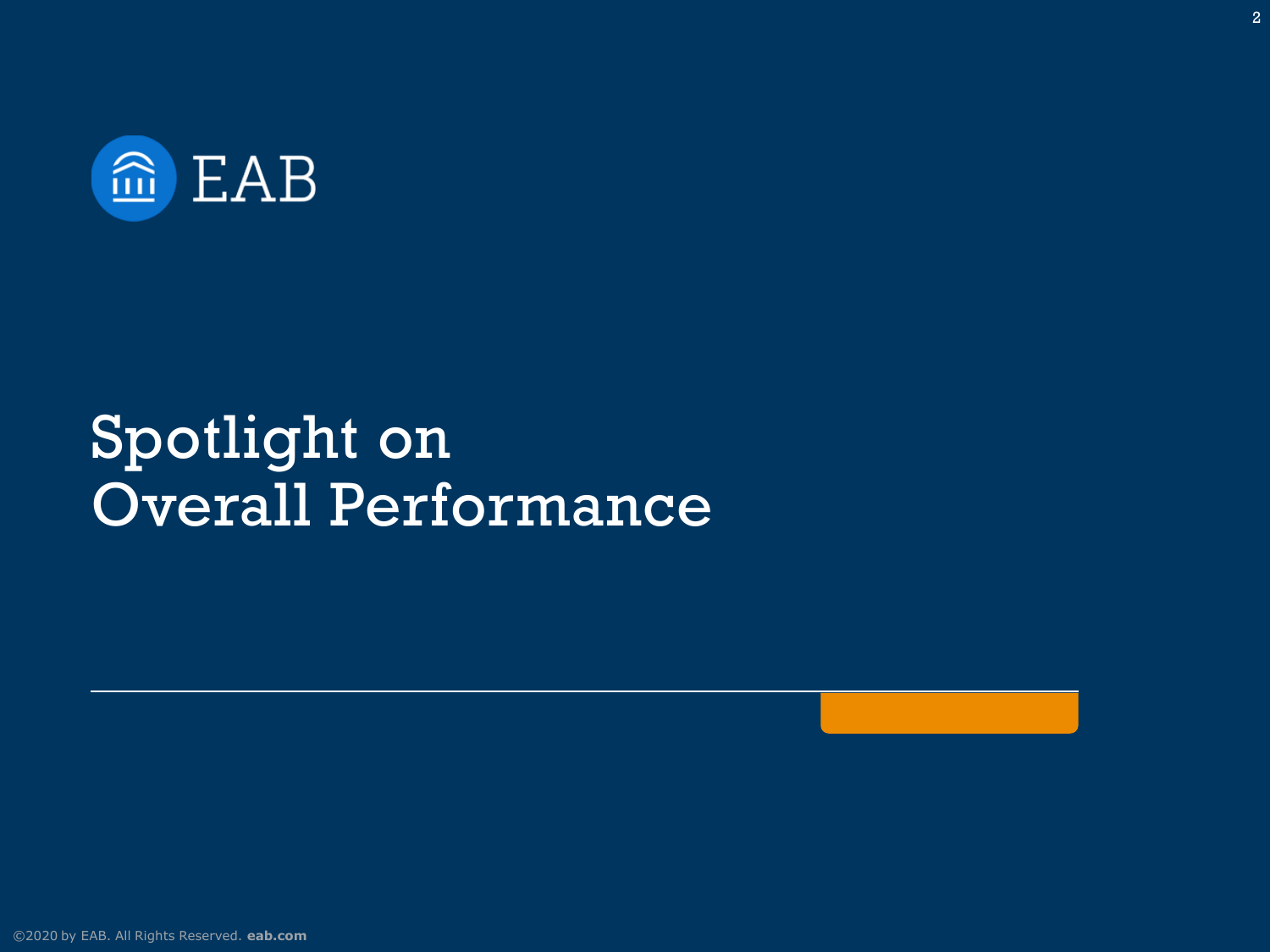#### All giving donors and revenue 30 and 30 and 30 and 30 and 30 and 30 and 30 and 30 and 30 and 30 and 30 and 30 and 30 and 30 and 30 and 30 and 30 and 30 and 30 and 30 and 30 and 30 and 30 and 30 and 30 and 30 and 30 and 30

#### All Giving by Fiscal Year through June

All Givina, FY 2017 - FY 2020



[©2020 by EAB. All Rights Reserved.](https://www.eab.com/) **eab.com**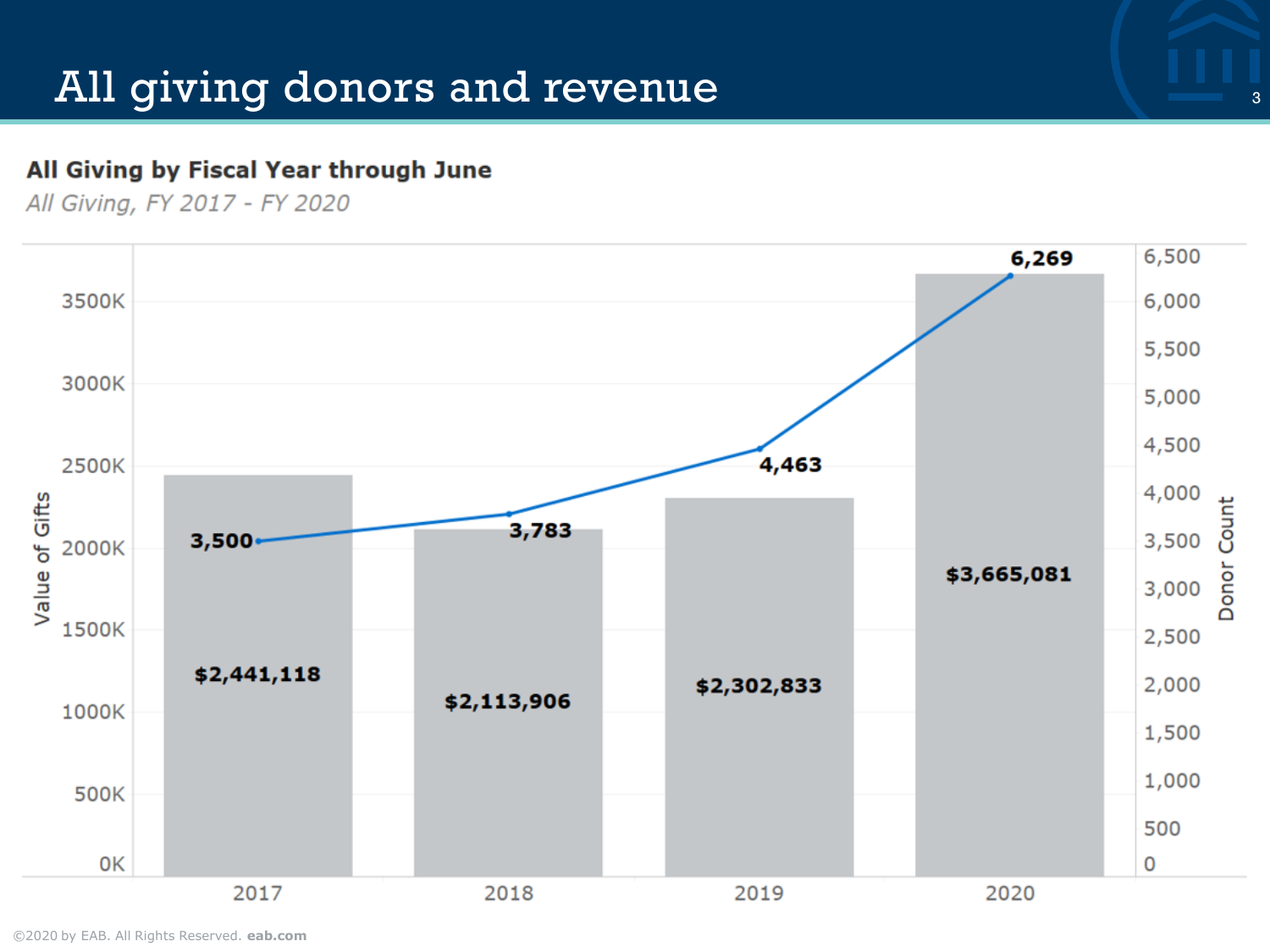### All giving donors and revenue – under \$5,000

#### All Giving by Fiscal Year through June

All Giving, Under \$5,000, FY 2017 - FY 2020

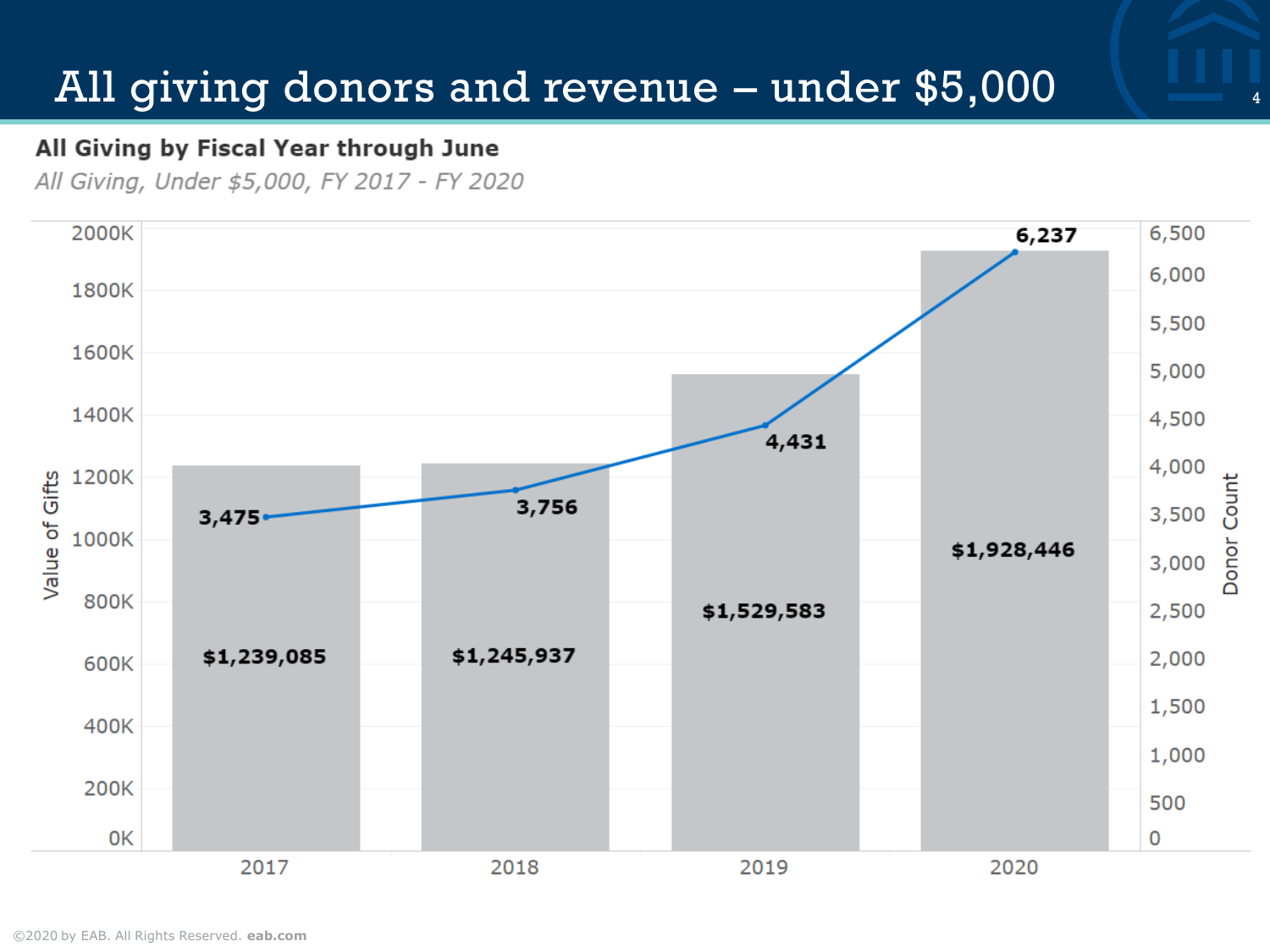## FAMU Constituency Views

#### All giving through end of June (hard credit)

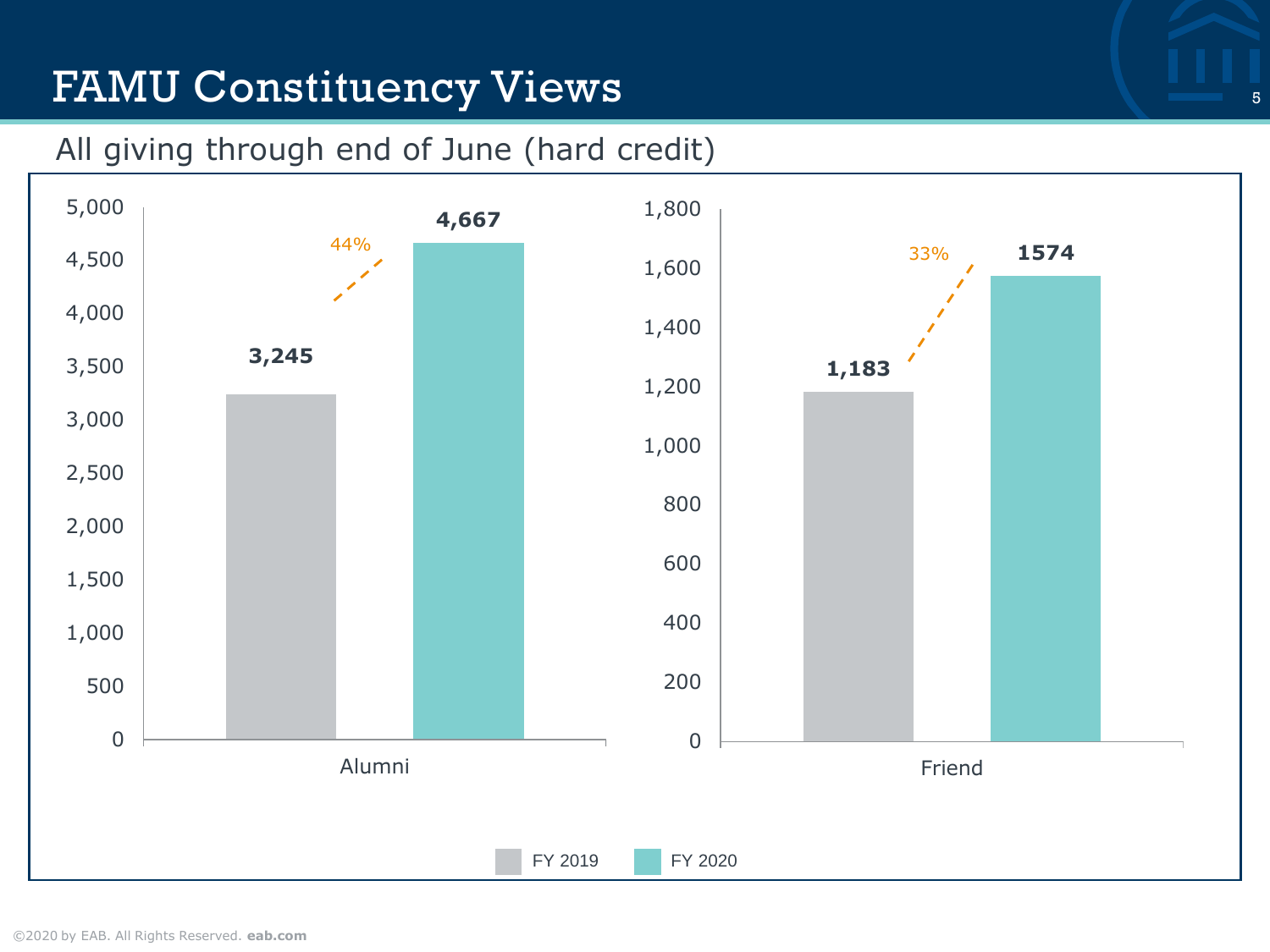## FAMU Constituency Views

#### All giving through end of June (hard credit)

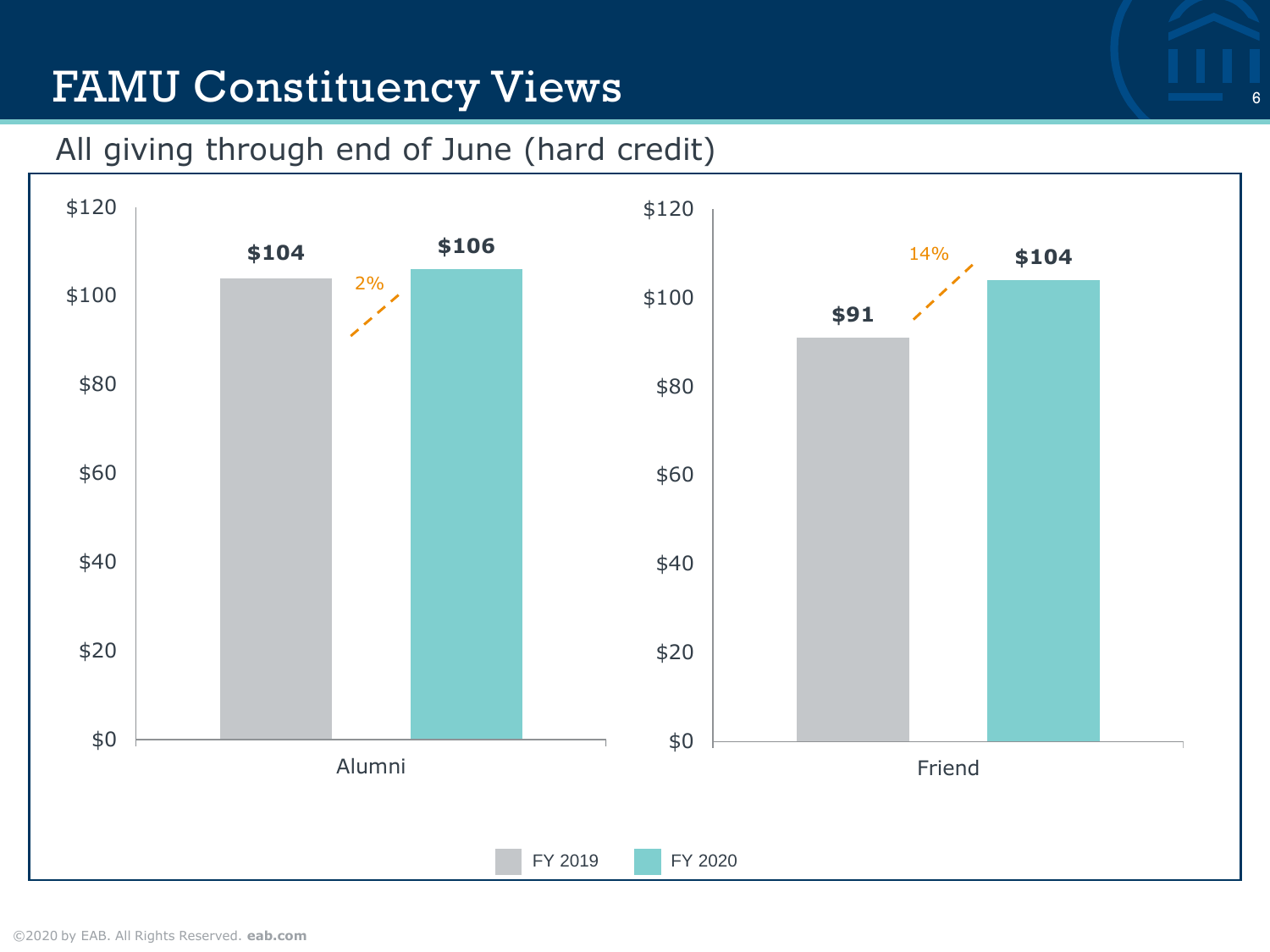#### FAMU Month By Month  $6/30$   $\frac{1}{7}$



 $2019$  2020

Donors by Month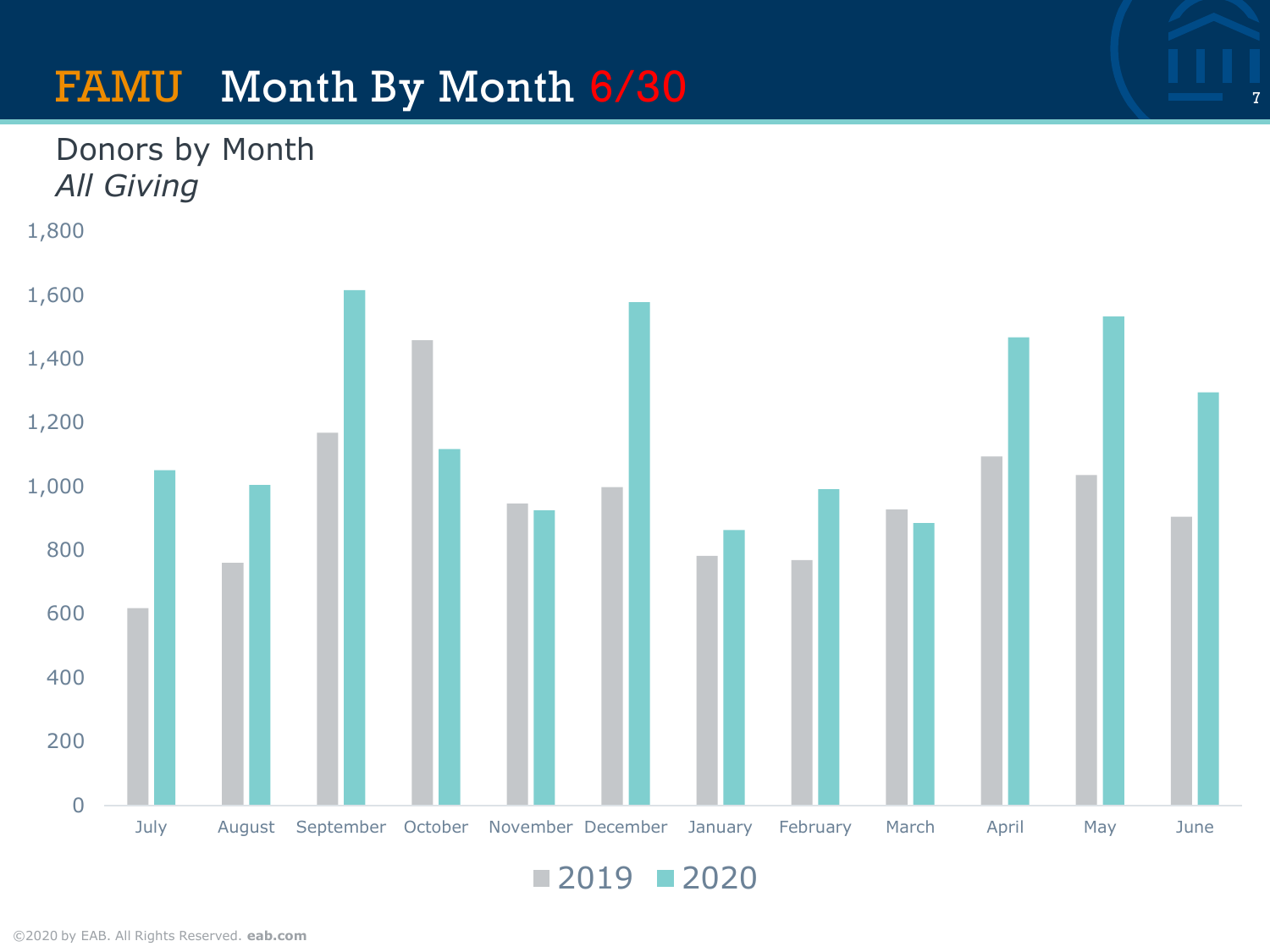#### FAMU Month By Month 6/30 <sup>8</sup>



```
2019 2020
```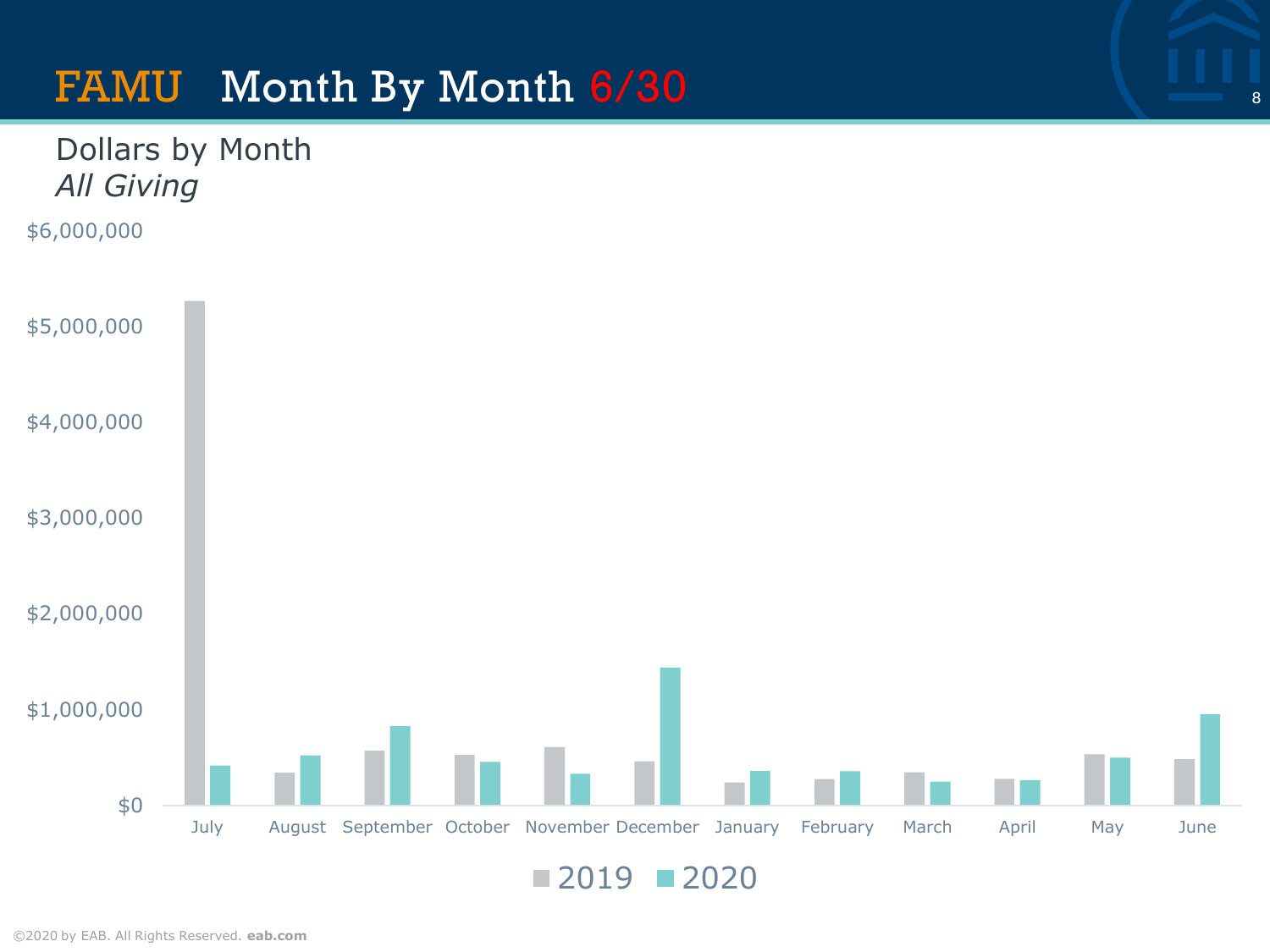#### FAMU Month By Month 6/30 <sup>9</sup>

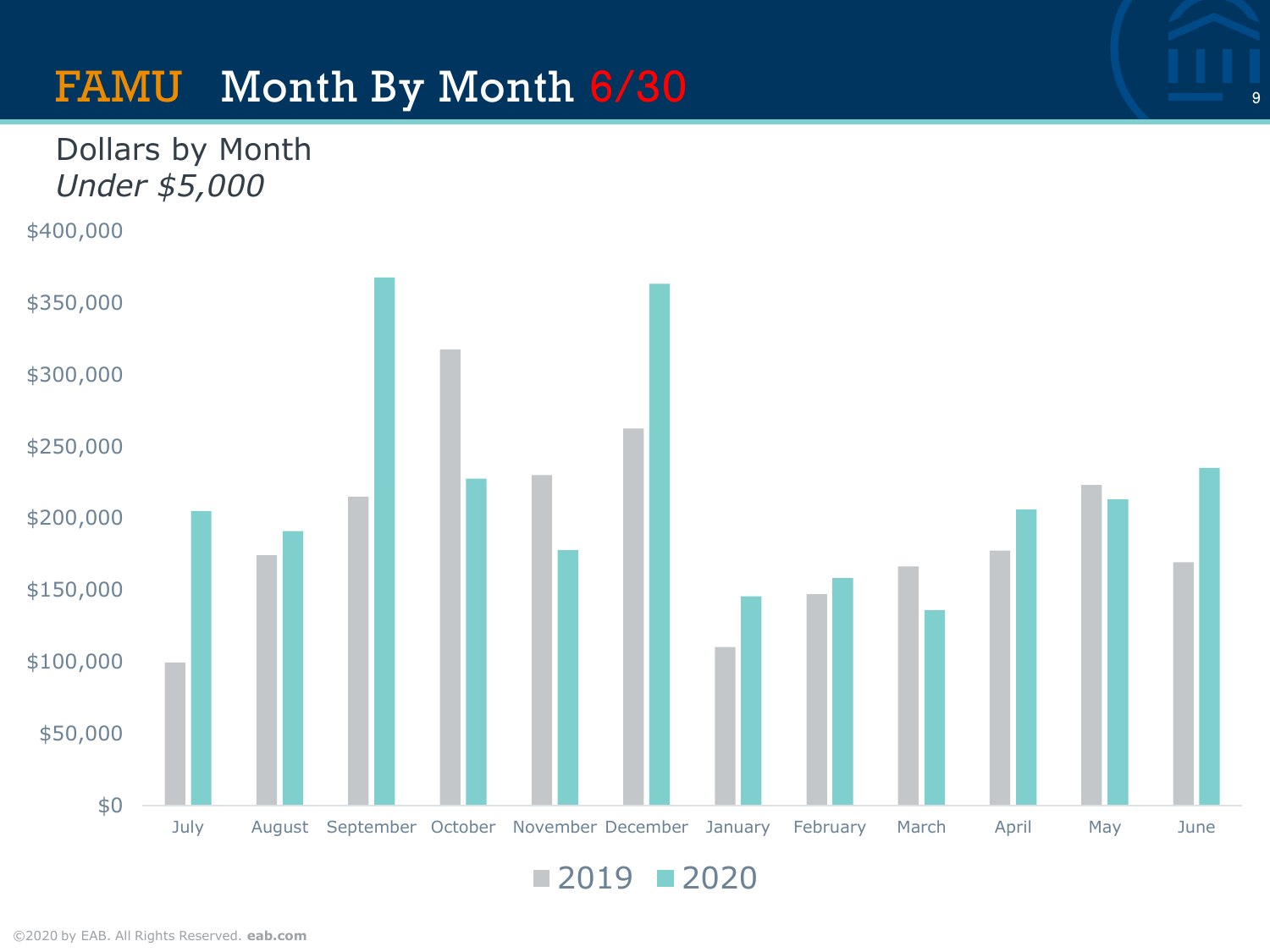### FAMU Giving Funnel and the contract of the contract of the contract of the contract of the contract of the contract of  $\mathbb{R}^n$



1) All Funds

[©2020 by EAB. All Rights Reserved.](https://www.eab.com/) **eab.com**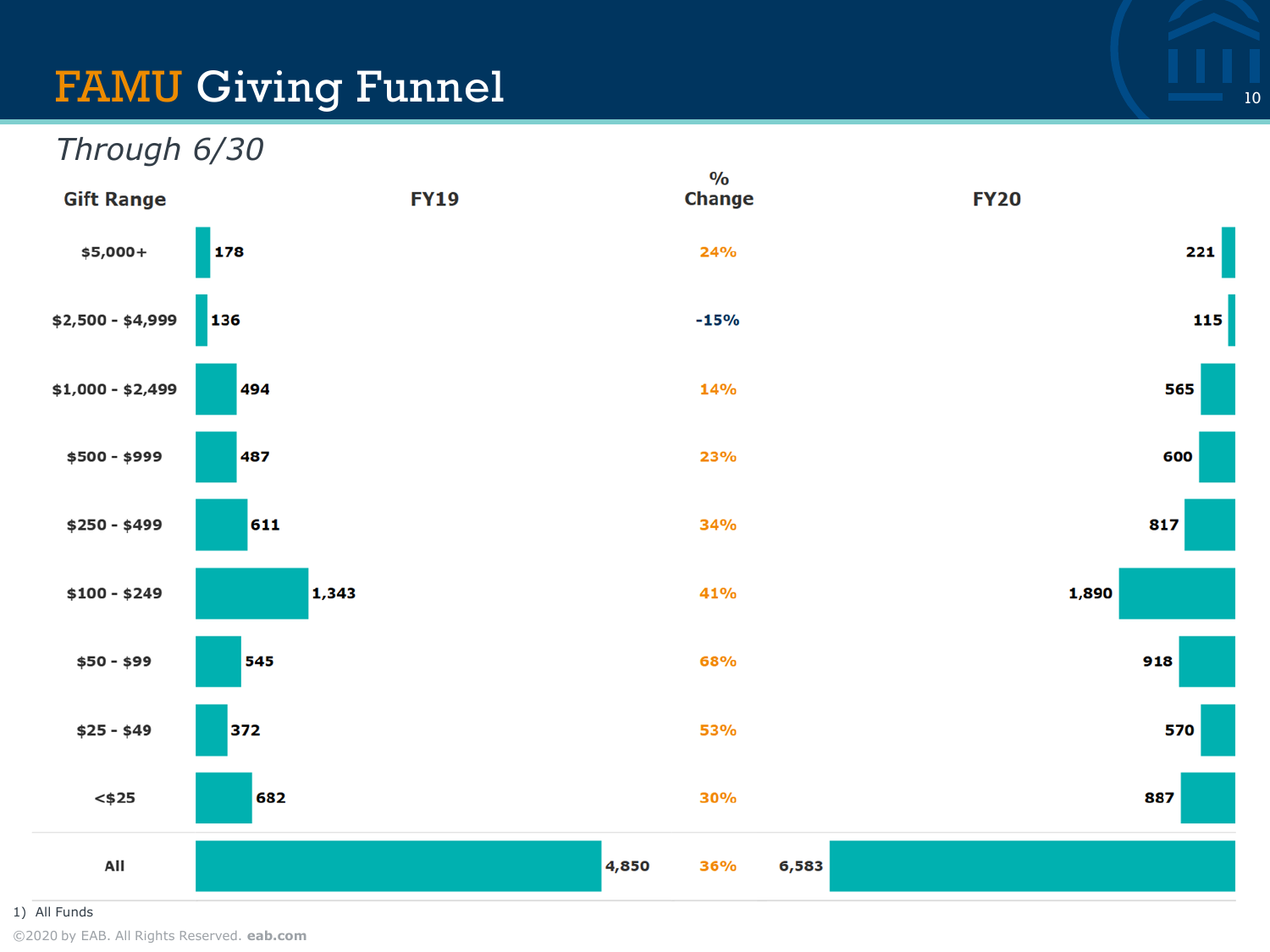

# Spotlight on Donor Report Card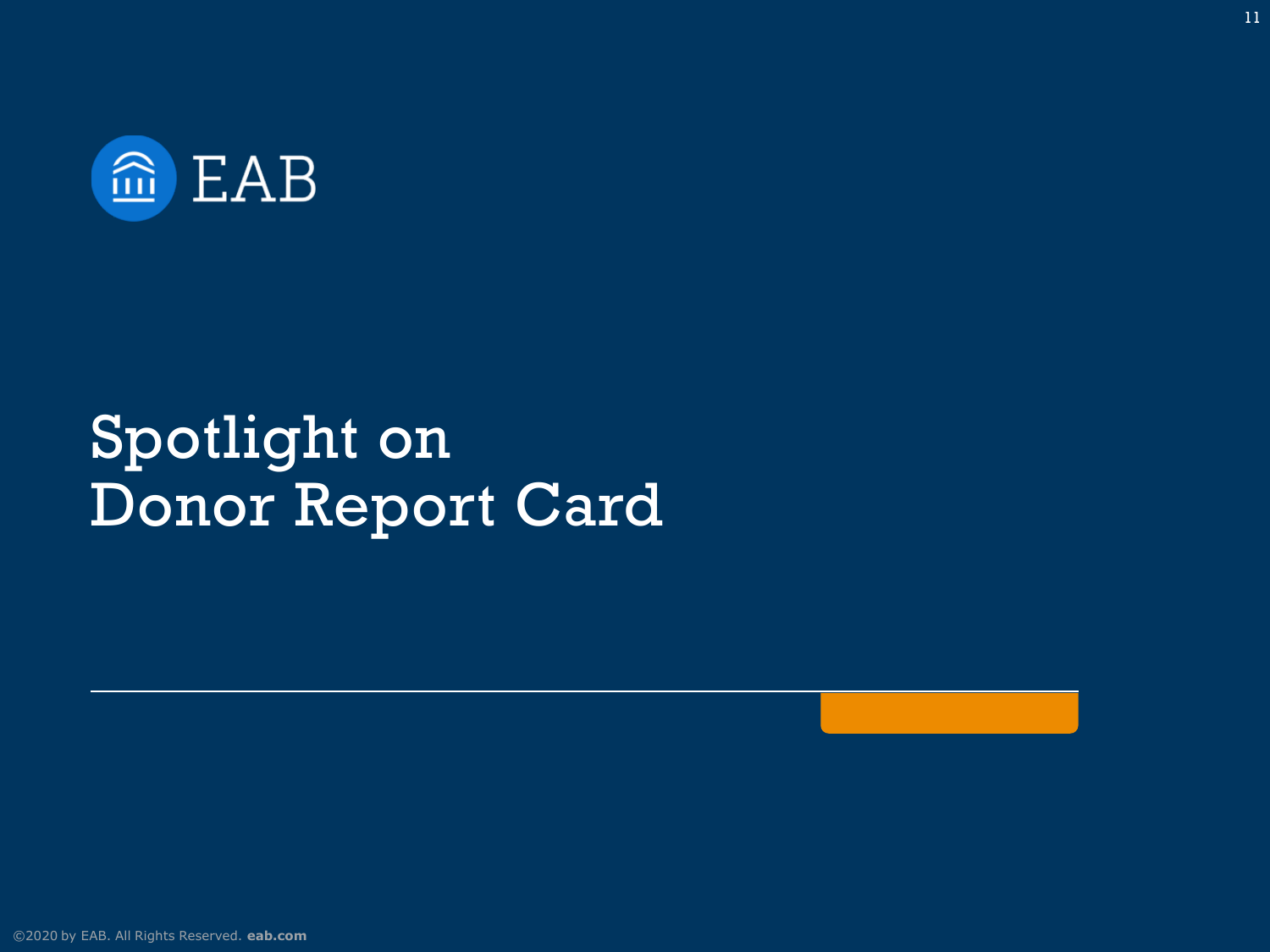

Didn't Renew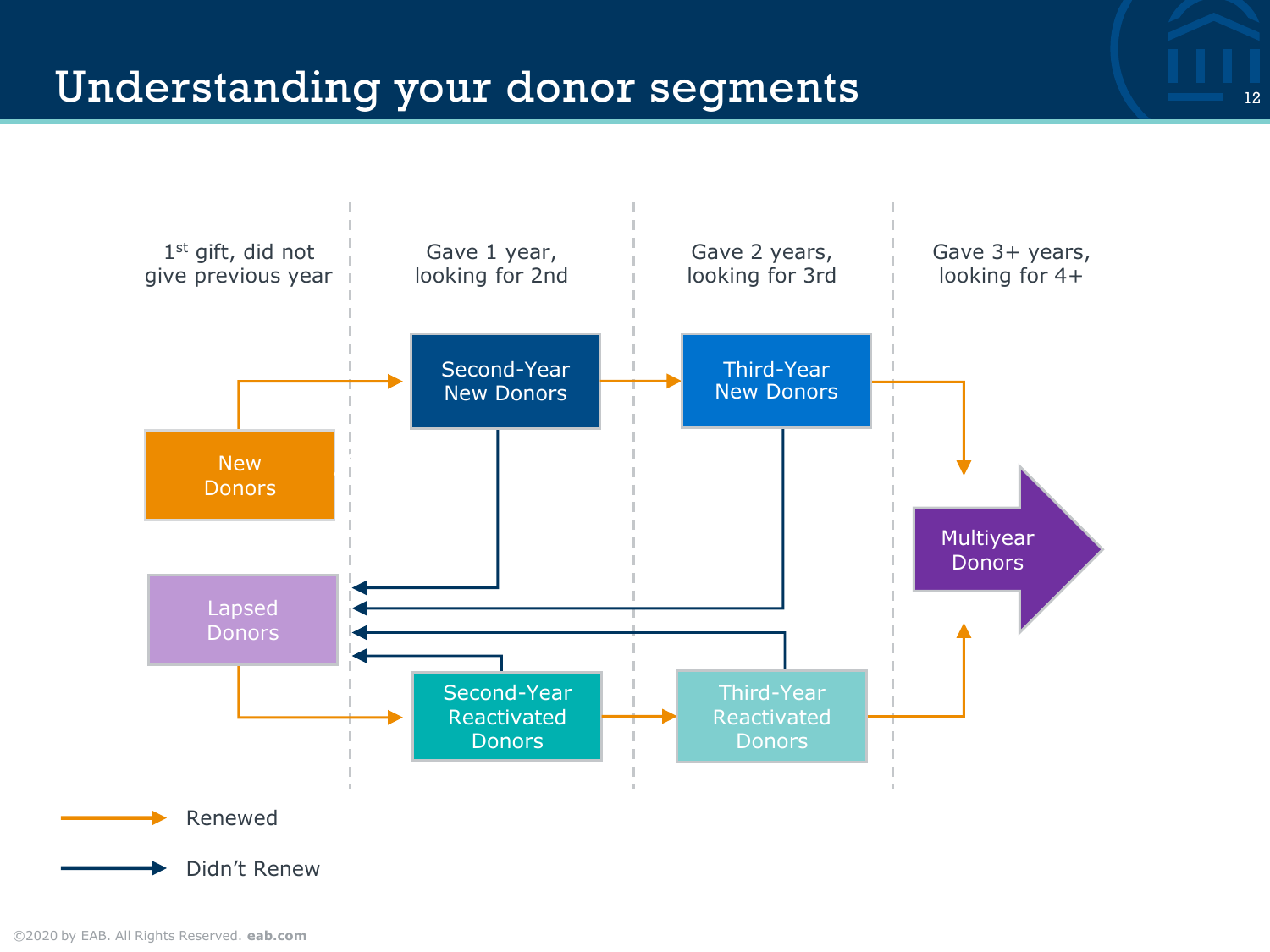## Multiyear Donors

Florida Agricultural and Mechanical All Giving, through June

#### Multiyear Donors Giving 3+ Consecutive Years

| <b>MultiYear Donors</b>                |            |            |            |            |  |  |  |  |
|----------------------------------------|------------|------------|------------|------------|--|--|--|--|
|                                        | 2017       | 2018       | 2019       | 2020       |  |  |  |  |
| <b>Beginning Year</b><br><b>Number</b> | 783        | 1,059      | 910        | 893        |  |  |  |  |
| Donor Count                            | 575        | 695        | 695        | 722        |  |  |  |  |
| <b>Retention Rate</b>                  | 73.4%      | 65.6%      | 76.4%      | 80.9%      |  |  |  |  |
| <b>Gift Count</b>                      | 4,665      | 5,580      | 5,824      | 5,621      |  |  |  |  |
| Gifts per Donor                        | 8.1        | 8.0        | 8.4        | 7.8        |  |  |  |  |
| Value of Gifts                         | \$893,275  | \$747,751  | \$759,758  | \$895,403  |  |  |  |  |
| Average Gift                           | \$191.48   | \$134.01   | \$130.45   | \$159.30   |  |  |  |  |
| Annual Giving per<br>Donor             | \$1,553.52 | \$1,075.90 | \$1,093.18 | \$1,240.17 |  |  |  |  |

80-90% Multiyear Year-End<br>Retention Benchmark

W

Florida Agricultural and Mechanical, Other Donors, All Giving, hard credit gifts through June Latest gift date: 7/13/2020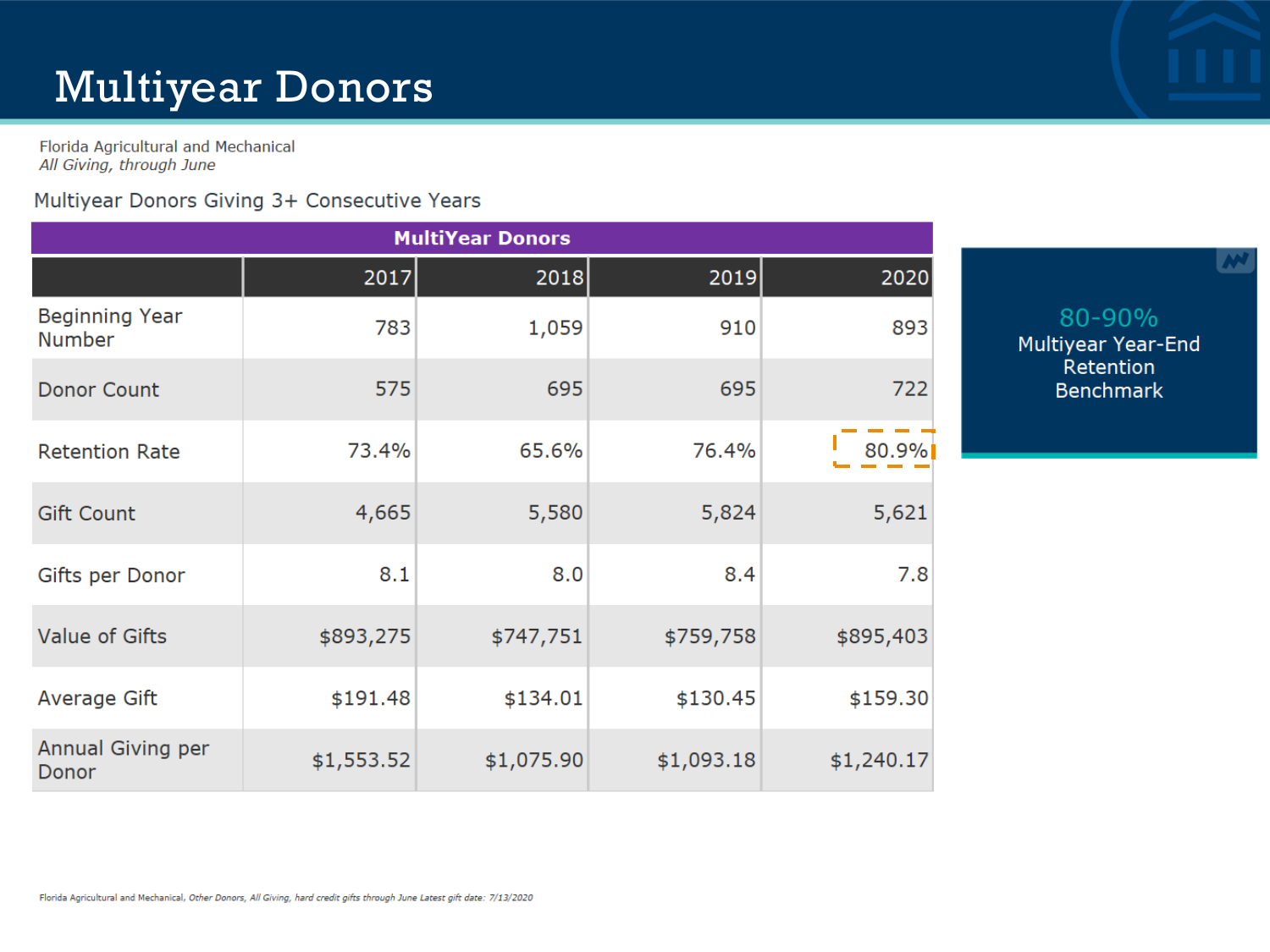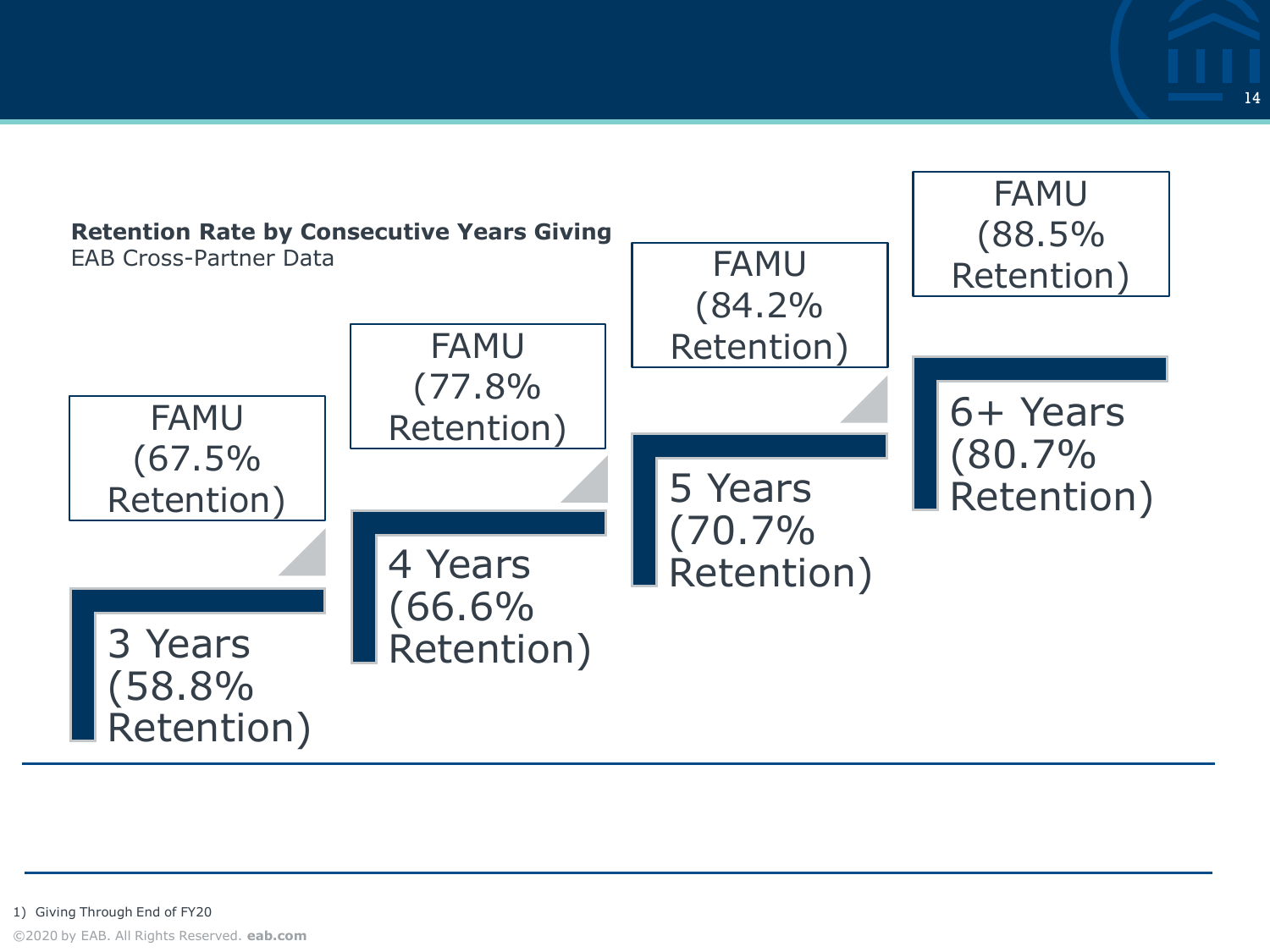#### New Donors

Florida Agricultural and Mechanical All Giving, through June

#### First-Time Donors

| <b>New Donors</b>          |           |           |           |           |  |  |  |  |
|----------------------------|-----------|-----------|-----------|-----------|--|--|--|--|
|                            | 2017      | 2018      | 2019      | 2020      |  |  |  |  |
| <b>Donor Count</b>         | 1,307     | 1,559     | 1,887     | 2,554     |  |  |  |  |
| <b>Gift Count</b>          | 2,046     | 2,278     | 3,357     | 4,047     |  |  |  |  |
| Gifts per Donor            | 1.6       | 1.5       | 1.8       | 1.6       |  |  |  |  |
| Value of Gifts             | \$550,680 | \$332,332 | \$519,609 | \$786,063 |  |  |  |  |
| Average Gift               | \$269.15  | \$145.89  | \$154.78  | \$194.23  |  |  |  |  |
| Annual Giving per<br>Donor | \$421.33  | \$213.17  | \$275.36  | \$307.78  |  |  |  |  |

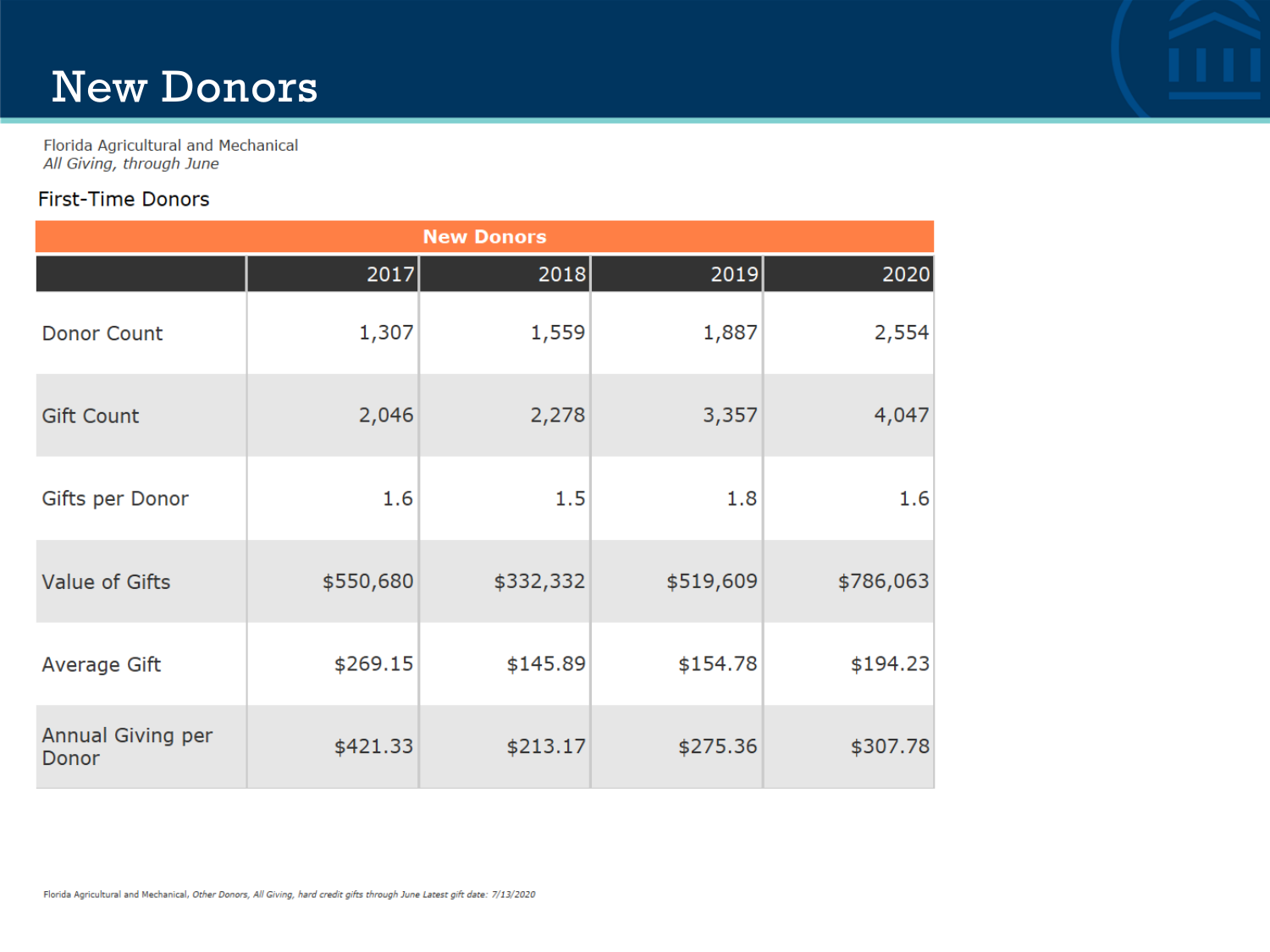### Top Appeals for New Donors FAMU 16 16 16 16

#### *All Giving Through end of June*

| <b>FY19</b>                                          | <b>Donors</b> | <b>FY20</b>                                           | <b>Donors</b>  |
|------------------------------------------------------|---------------|-------------------------------------------------------|----------------|
| No Appeal Code                                       | 1,525         | No Appeal Code                                        | 2,391          |
| 1819 1003 Black Dollar Giving Day                    | 144           | 1516 1010 1887 Reasons to Give                        | 66             |
| 1819_1002 Faculty & Staff Endowment<br>Campaign      | 57            | 1819_1003 Black Dollar Giving Day                     | 48             |
| 1920 1001 2019 FAMU NAA<br>Convention                | 52            | 1920_1004 Faculty & Staff Endowment<br>Campaign       | 33             |
| 1819 1004 FAMU 131 Challenge                         | 40            | 1920 1002 The Big Push - Athletics                    | 13             |
| 1516_1010 1887 Reasons to Give                       | 34            | 1920 1003 Texas Willienium Tour -<br><b>Athletics</b> | 13             |
| 1718 1004 FAMU Fund Fall Direct Mail<br>(Electronic) | 25            | 1617_1006 FAMU Fund Fall Direct Mail                  | 12             |
| 1516 1009 FAMU 10for10<br>Challenge/8434             | 24            | 1718 1004 FAMU Fund Fall Direct Mail<br>(Electronic)  | $\overline{7}$ |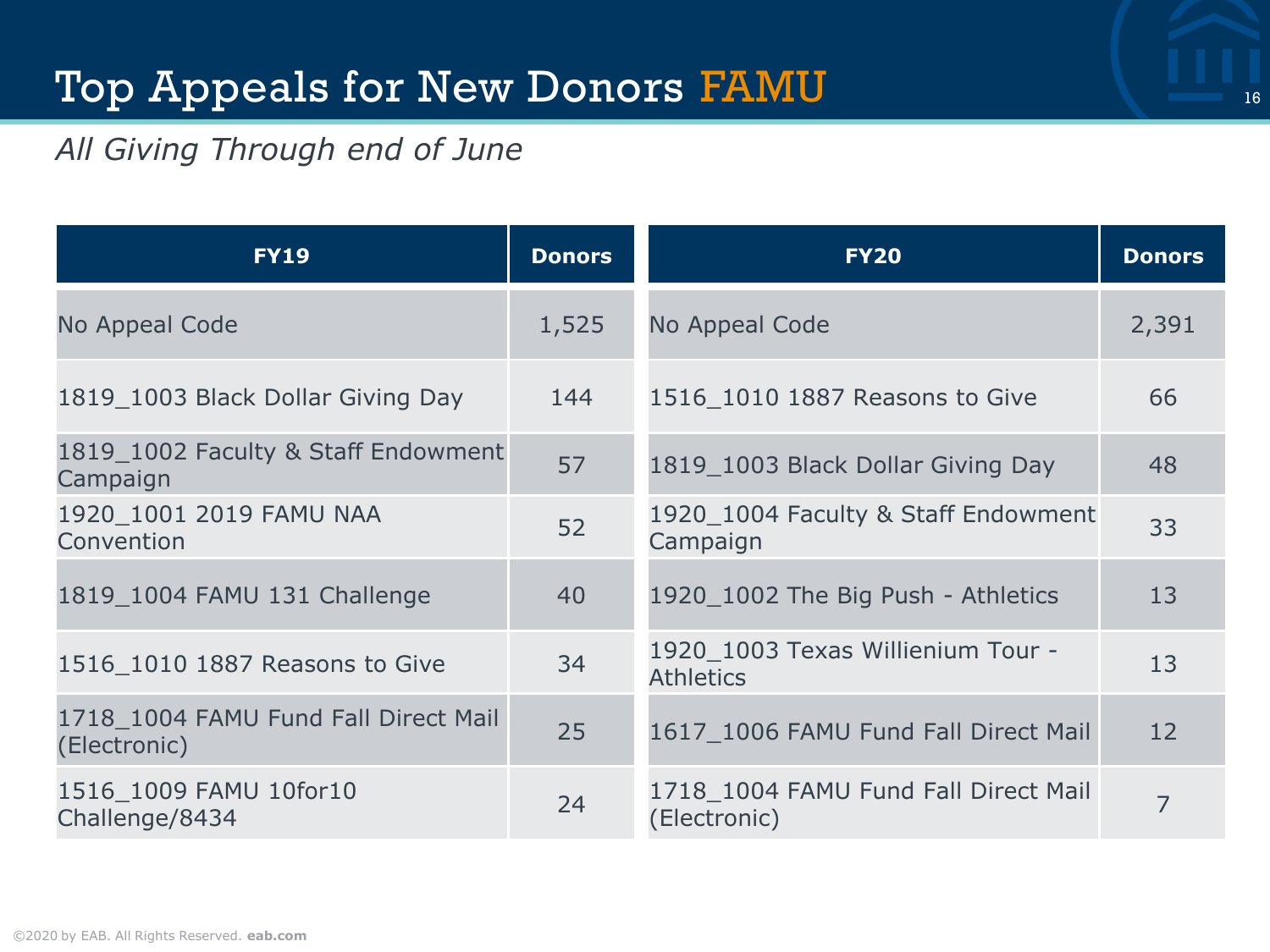### Top Appeals for New Donors FAMU 17 17

#### *All Giving Through end of June*

| <b>FY19</b>                                          |                | <b>Dollars</b> | <b>FY20</b>                                           |                   | <b>Dollars</b> |
|------------------------------------------------------|----------------|----------------|-------------------------------------------------------|-------------------|----------------|
| No Appeal Code                                       | \$457,924      |                | No Appeal Code                                        |                   | \$749,818      |
| 1819_1002 Faculty & Staff<br>Endowment Campaign      | \$15,450       |                | 1920_1004 Faculty & Staff<br>Endowment Campaign       | \$                | 9,162          |
| 1920 1001 2019 FAMU NAA<br>Convention                | $\mathfrak{P}$ | 10,626         | 1516_1010 1887 Reasons to Give                        | $\mathfrak{S}$    | 8,287          |
| 1819_1003 Black Dollar Giving<br>Day                 | $\frac{1}{2}$  | 5,785          | 1920_1003 Texas Willienium Tour -<br><b>Athletics</b> | $\ddot{\text{S}}$ | 4,270          |
| 1516 1010 1887 Reasons to<br>Give                    | $\frac{1}{2}$  | 5,612          | 1617 1006 FAMU Fund Fall Direct<br>Mail               | $\frac{1}{2}$     | 3,333          |
| 1819_1004 FAMU 131 Challenge \$                      |                | 4,734          | 1718 1001 IME 30th Anniversary                        | \$                | 3,000          |
| 1718 1004 FAMU Fund Fall<br>Direct Mail (Electronic) | $\frac{1}{2}$  | 4,000          | 1920_1002 The Big Push - Athletics \$                 |                   | 2,440          |
| Class of 1968                                        | \$             | 2,500          | 1819_1003 Black Dollar Giving Day \$                  |                   | 1,332          |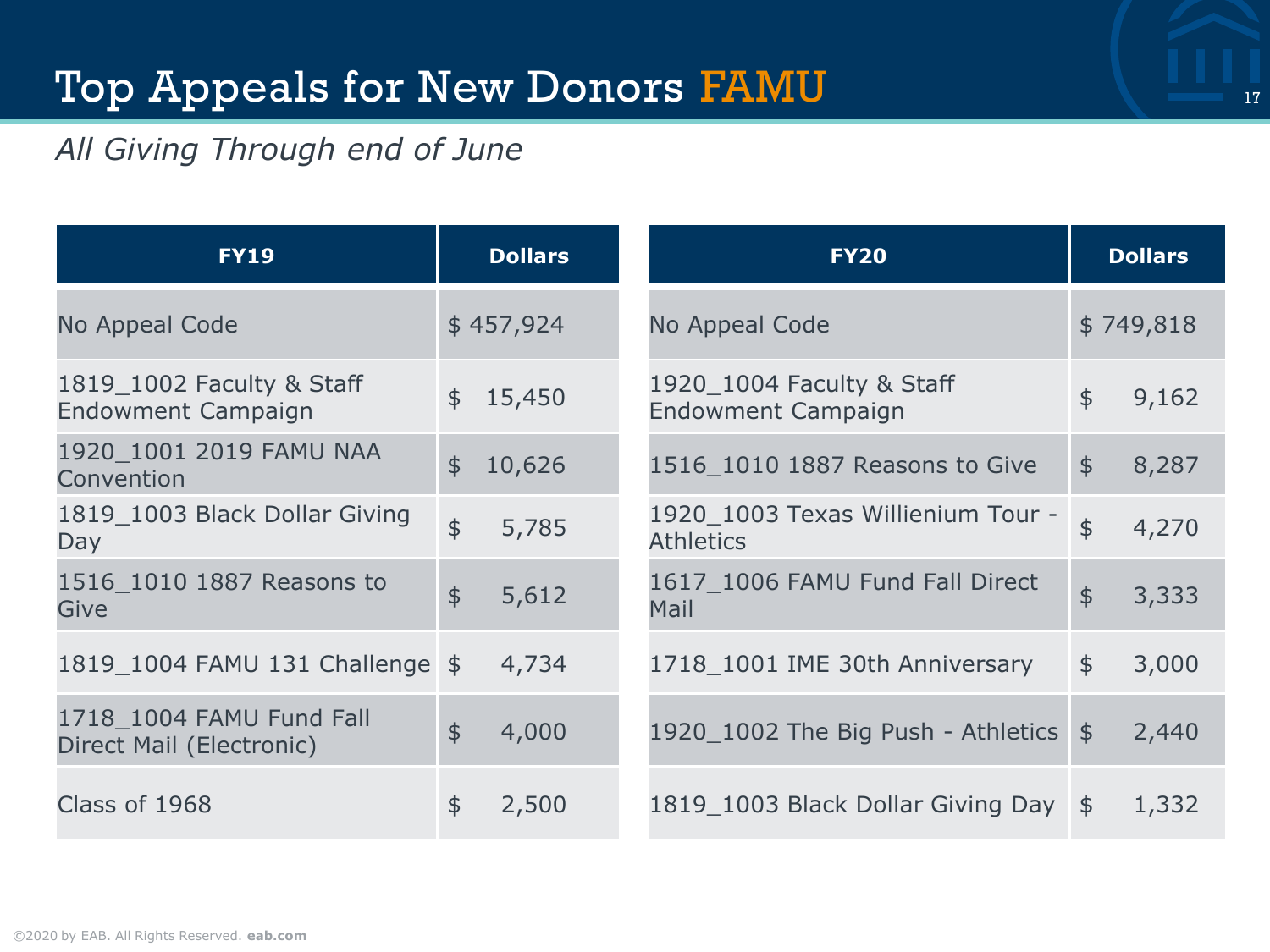## Second and Third-year New Donors

Florida Agricultural and Mechanical All Giving, through June

|                                        | 2017  | 2018  | 2019  | 2020  |                             |
|----------------------------------------|-------|-------|-------|-------|-----------------------------|
| <b>Beginning Year</b><br><b>Number</b> | 1,811 | 1,307 | 1,559 | 1,887 | $20 - 25%$<br>2nd Year New  |
| Donor Count                            | 271   | 209   | 251   | 442   | Donor Year-End<br>Retention |
| <b>Retention Rate</b>                  | 15.0% | 16.0% | 16.1% | 23.4% | <b>Benchmark</b>            |

|                                        | 2017  | 2018  | 2019  | 2020  |                             |
|----------------------------------------|-------|-------|-------|-------|-----------------------------|
| <b>Beginning Year</b><br><b>Number</b> | 569   | 271   | 209   | 251   | 40-50%<br>3rd Year New      |
| Donor Count                            | 212   | 115   | 82    | 108   | Donor Year-End<br>Retention |
| <b>Retention Rate</b>                  | 37.3% | 42.4% | 39.2% | 43.0% | <b>Benchmark</b>            |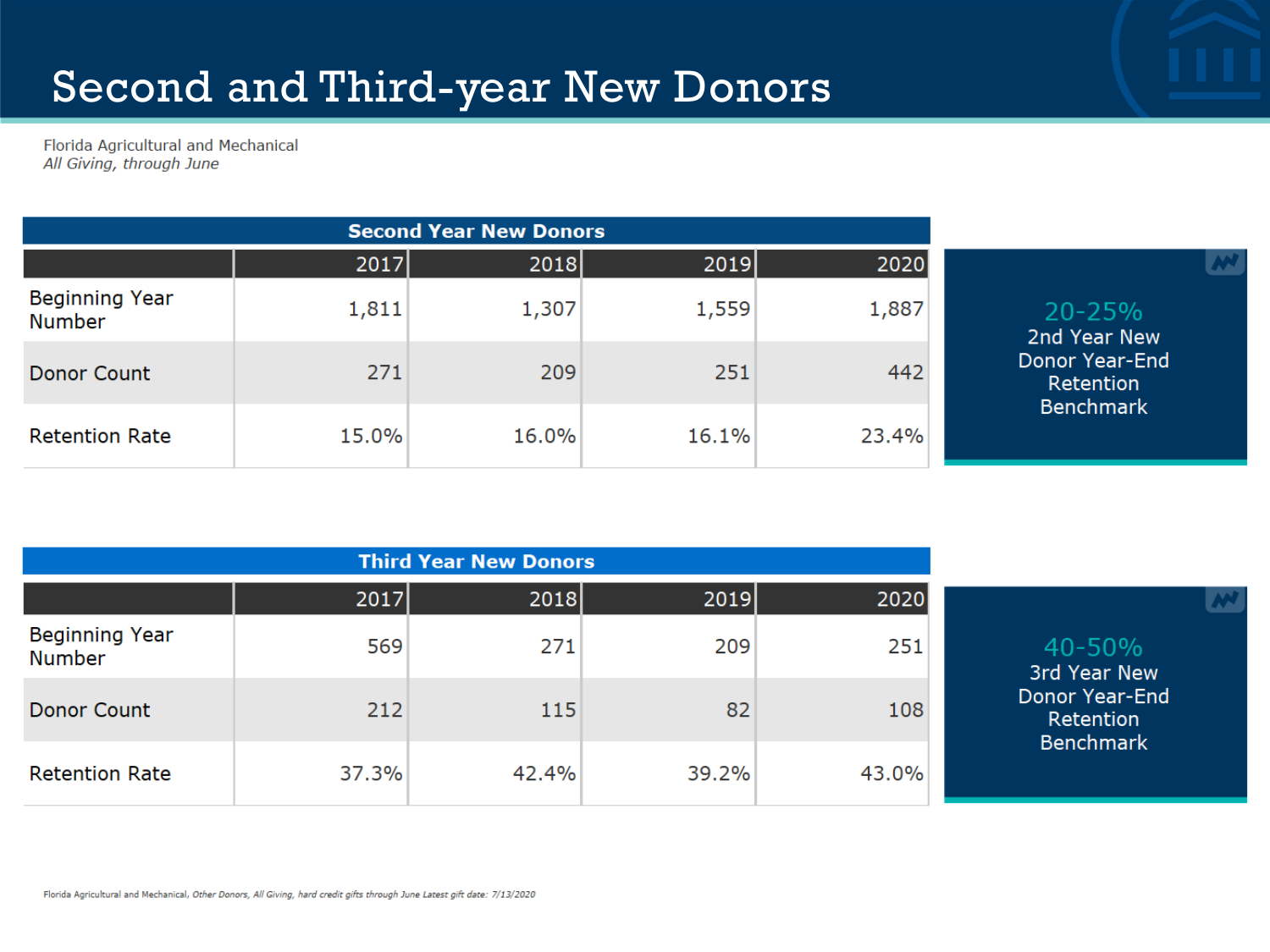#### Reactivated Donors

Florida Agricultural and Mechanical All Giving, through June

#### Donors Making a Gift Within the Past 10 Years

| <b>Lapsed Donors</b>            |           |           |           |             |  |  |  |  |  |
|---------------------------------|-----------|-----------|-----------|-------------|--|--|--|--|--|
|                                 | 2017      | 2018      | 2019      | 2020        |  |  |  |  |  |
| Beginning Year<br><b>Number</b> | 10,456    | 12,521    | 12,730    | 13,293      |  |  |  |  |  |
| Donor Count                     | 662       | 900       | 1,106     | 1,689       |  |  |  |  |  |
| <b>Retention Rate</b>           | 6.3%      | 7.2%      | 8.7%      | 12.7%       |  |  |  |  |  |
| <b>Gift Count</b>               | 1,414     | 2,053     | 2,823     | 3,668       |  |  |  |  |  |
| Gifts per Donor                 | 2.1       | 2.3       | 2.6       | 2.2         |  |  |  |  |  |
| Value of Gifts                  | \$249,548 | \$451,088 | \$495,781 | \$1,390,416 |  |  |  |  |  |
| Average Gift                    | \$176.48  | \$219.72  | \$175.62  | \$379.07    |  |  |  |  |  |
| Annual Giving per<br>Donor      | \$376.96  | \$501.21  | \$448.26  | \$823.22    |  |  |  |  |  |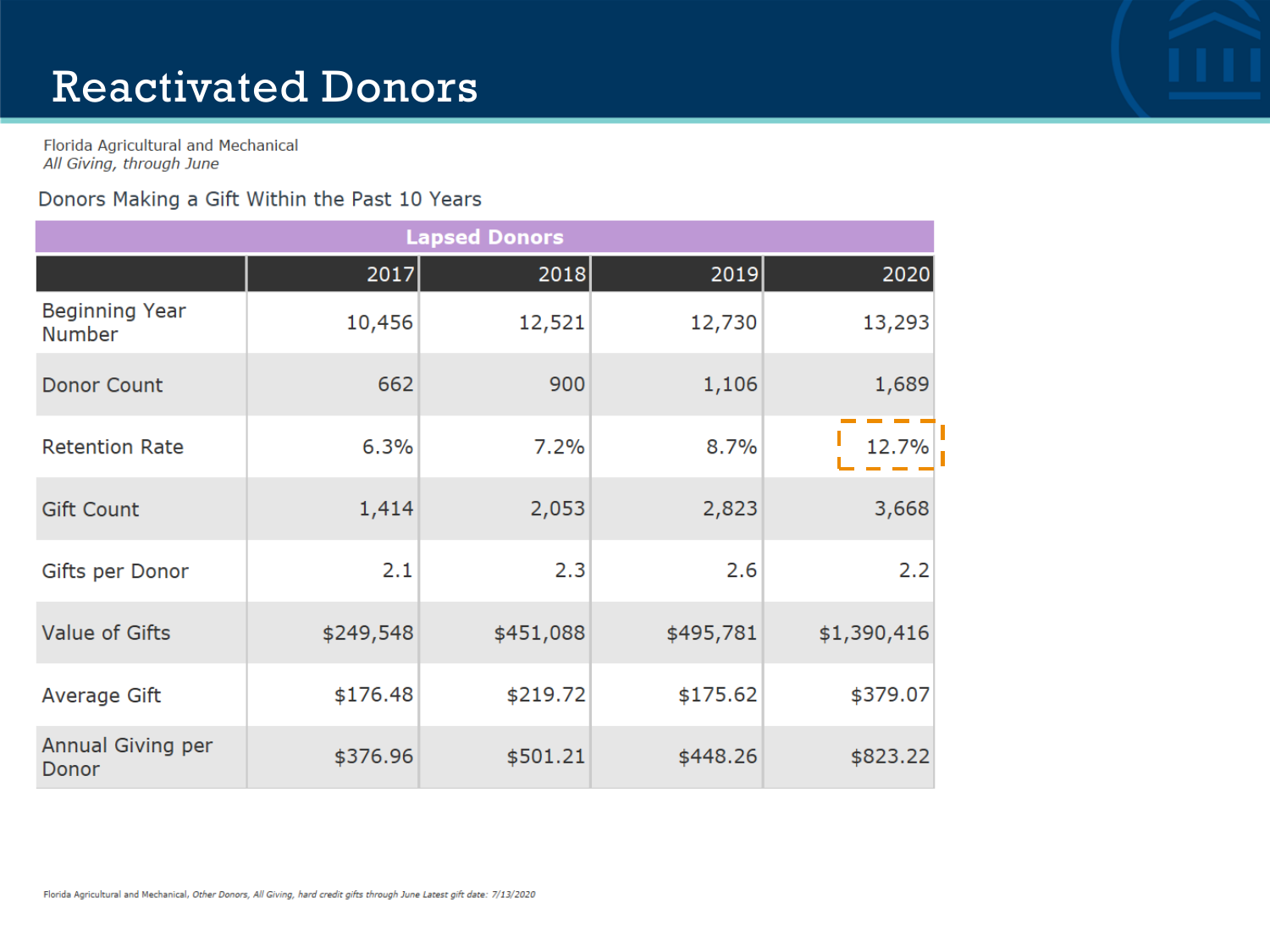Florida Agricultural and Mechanical All Giving, through June

| <b>Second Year Reactivated Donors</b>  |       |       |       |       |                                    |
|----------------------------------------|-------|-------|-------|-------|------------------------------------|
|                                        | 2017  | 2018  | 2019  | 2020  |                                    |
| <b>Beginning Year</b><br><b>Number</b> | 573   | 662   | 900   | 1,106 | $40 - 50%$<br>2nd Year Reactivated |
| Donor Count                            | 201   | 205   | 326   | 559   | Donor Year-End<br>Retention        |
| <b>Retention Rate</b>                  | 35.1% | 31.0% | 36.2% | 50.5% | <b>Benchmark</b>                   |

|                                        | 2017  | 2018  | 2019  | 2020  |                                                 |
|----------------------------------------|-------|-------|-------|-------|-------------------------------------------------|
| <b>Beginning Year</b><br><b>Number</b> | 522   | 201   | 205   | 326   | $60 - 70%$<br>3rd Year Reactivated              |
| Donor Count                            | 272.0 | 100.0 | 116.0 | 195.0 | Donor Year-End<br>Retention<br><b>Benchmark</b> |
| <b>Retention Rate</b>                  | 52.1% | 49.8% | 56.6% | 59.8% |                                                 |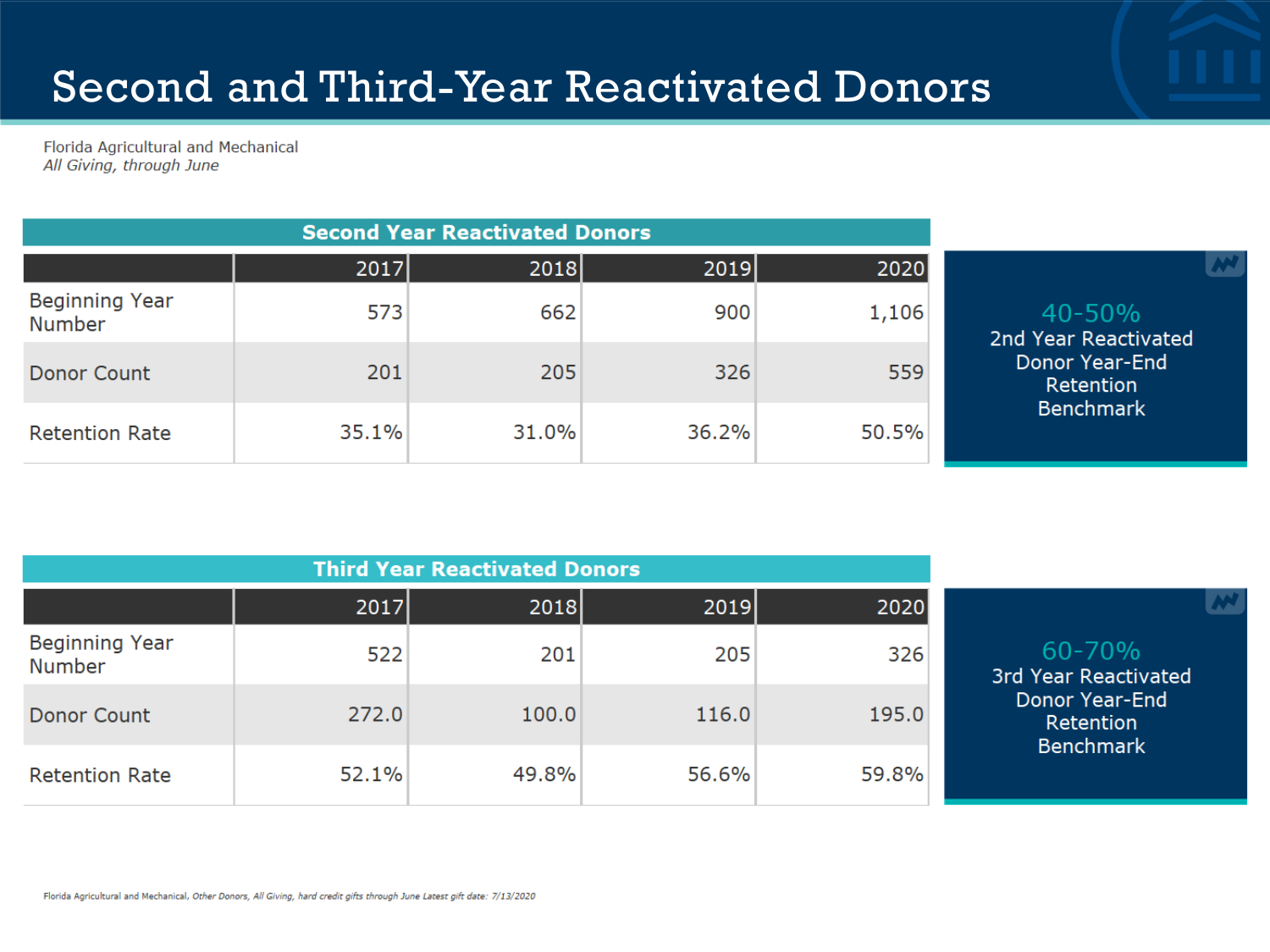## Retention summary as of June 30, 2020

| <b>Measuring Success</b>             | <b>FY18</b><br>as of 6/30 | <b>FY19</b><br>as of 6/30 | <b>FY20</b><br>as of 6/30 | Year End<br>Goal |
|--------------------------------------|---------------------------|---------------------------|---------------------------|------------------|
| Multi-Year Donors                    | 66%                       | 76%                       | 81%                       | $80 - 90%$       |
| Second-Year Donors                   | 16%                       | 16%                       | 23%                       | $20 - 25%$       |
| <b>Third-Year Donors</b>             | 42%                       | 40%                       | 43%                       | $40 - 50%$       |
| Second-Year Reactivated Donors       | 31%                       | 36%                       | 51%                       | $40 - 50%$       |
| <b>Third-Year Reactivated Donors</b> | 50%                       | 57%                       | 60%                       | $60 - 70%$       |
|                                      |                           |                           |                           |                  |
| <b>New Donors</b>                    | 1,559                     | 1,887                     | 2,554                     |                  |
| <b>Reactivated Lapsed Donors</b>     | 209                       | 251                       | 442                       |                  |

21

 $\Lambda$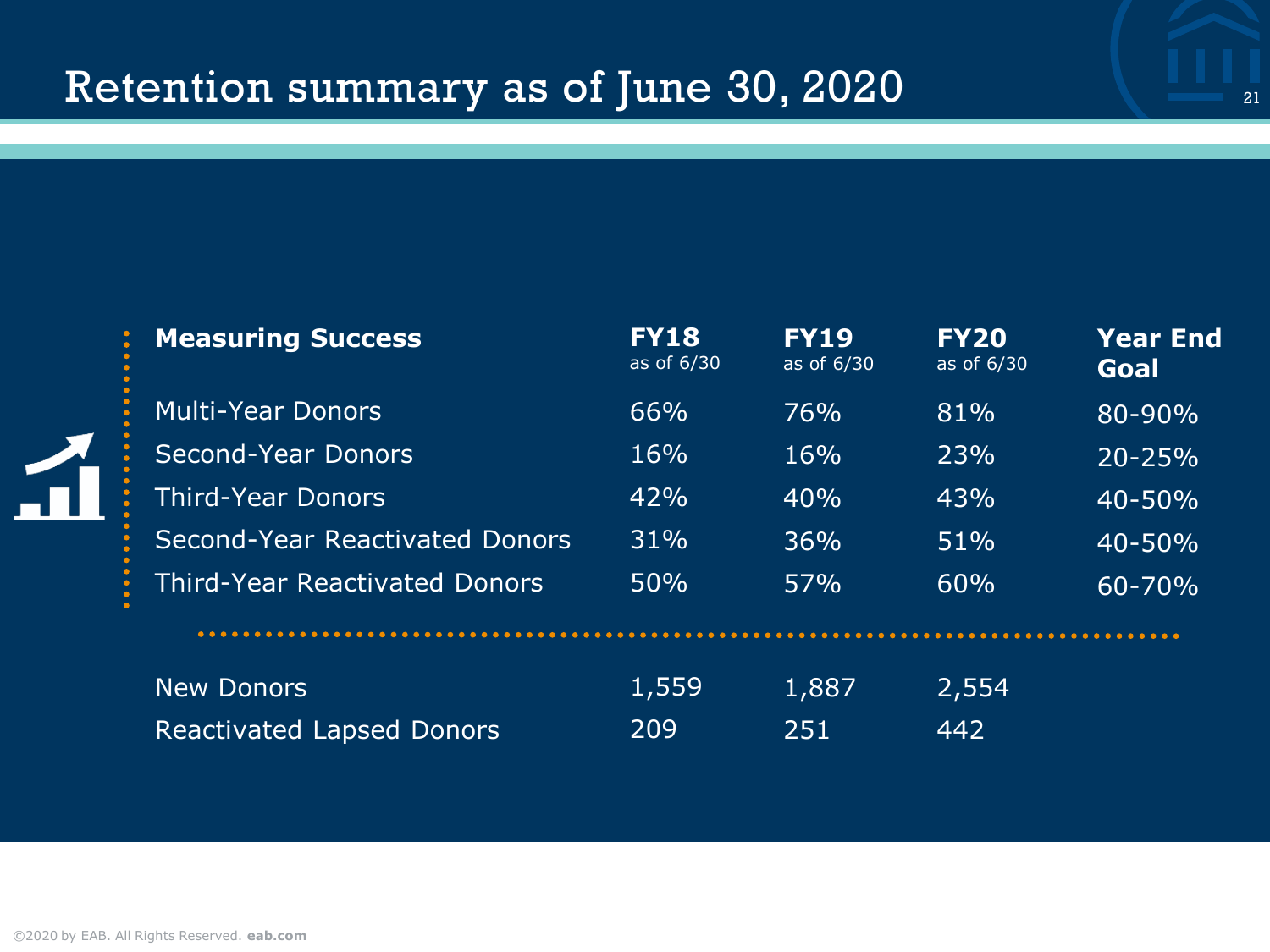

Washington DC | Richmond | Birmingham | Minneapolis | New York 202-747-1000 eab.com